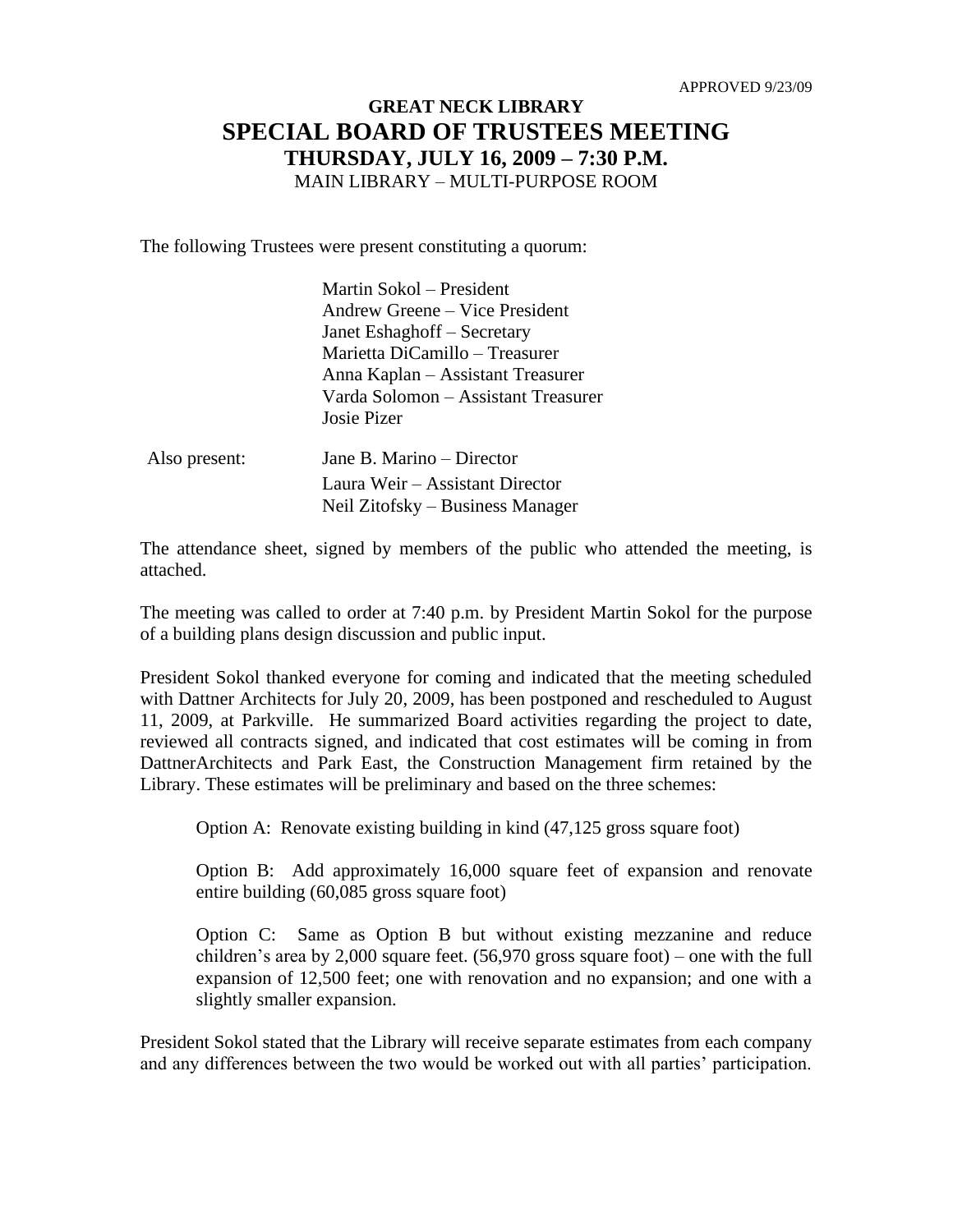He further indicated that the Board would hold as many meetings as necessary in order for the public to be fully informed and that it was important for the public to have the opportunity to vote on this project.

*\_\_\_\_\_\_\_\_\_\_\_\_\_\_\_\_\_\_\_\_\_\_\_\_\_\_\_\_\_\_\_\_\_\_\_\_\_\_\_\_\_\_\_\_\_\_\_\_\_\_\_\_\_\_\_\_\_\_\_\_\_\_\_\_\_\_\_\_\_\_\_\_\_\_\_\_\_\_\_\_\_\_\_\_\_\_*

There were a couple of questions from the public regarding the process of cost estimating and a few Board members replied that each company is contractually obligated to keep the process pure and that each company has been vetted and comes highly recommended.

As to the question on whether or not the Library would stay open during renovation, and although Trustee Greene indicated that the Library did not build that issue into any sort of contract, that question still has not been resolved, although the issues of safety for public and staff are important to consider.

Trustee Greene went on to describe the three plans as outlined by Trustee Sokol earlier in the meeting, and he stated that the Library will expect to receive detailed cost estimates with all details laid out. When asked if the architect had presented three plans, he replied that the Library had three plans to look at. Trustee DiCamillo clarified that Option C had no detailed plans, the way Option B had. Trustee Pizer stated that it's two separate approaches: we do not have any information on the other two cost schemes.

When asked if the building will move out its entrance, Trustee Greene replied yes. When asked if the community room's floor will be sloped, Director Marino replied that the Library ultimately would make that decision based on past usage patterns.

A staff member in attendance expressed concerned over the possible loss of the mezzanine as outlined in Option C. Trustee Greene replied that in the best of all possible worlds, the Library would love to have a full third floor, but there is a cost to it, so that is why the Library is requesting that the cost be estimated separately. Many problems with the present mezzanine were cited, i.e. it's not ADA compliant, its present structure is inflexible, and it allows for no growth in the future.

A member of the public asked how much of the renovation is being driven by concerns over non-compliance with codes. Trustee Greene responded that many codes needed to be considered: ADA, egress, parking, fire, to name a few. So the cost of those would not change. Trustee DiCamillo also noted that the mechanical systems would need renovation, even without an expansion.

In a discussion of the parking issue, a member of the public stated that the town of North Hempstead is insisting on 60 spaces and that Mayor Samansky of the Village of Saddle Rock has control over 30 spaces on Bayview Avenue. Trustee Sokol conceded that the Great Neck Library has no firm commitment from the Great Neck Water Pollution Control District for the Library to build a parking lot on their property although Trustee Greene characterized it as close to an agreement. There was some outrage expressed by members of the public that these spaces on Bayview Avenue would be removed, although Trustee Greene noted that this would not be a move one individual can make. Trustee